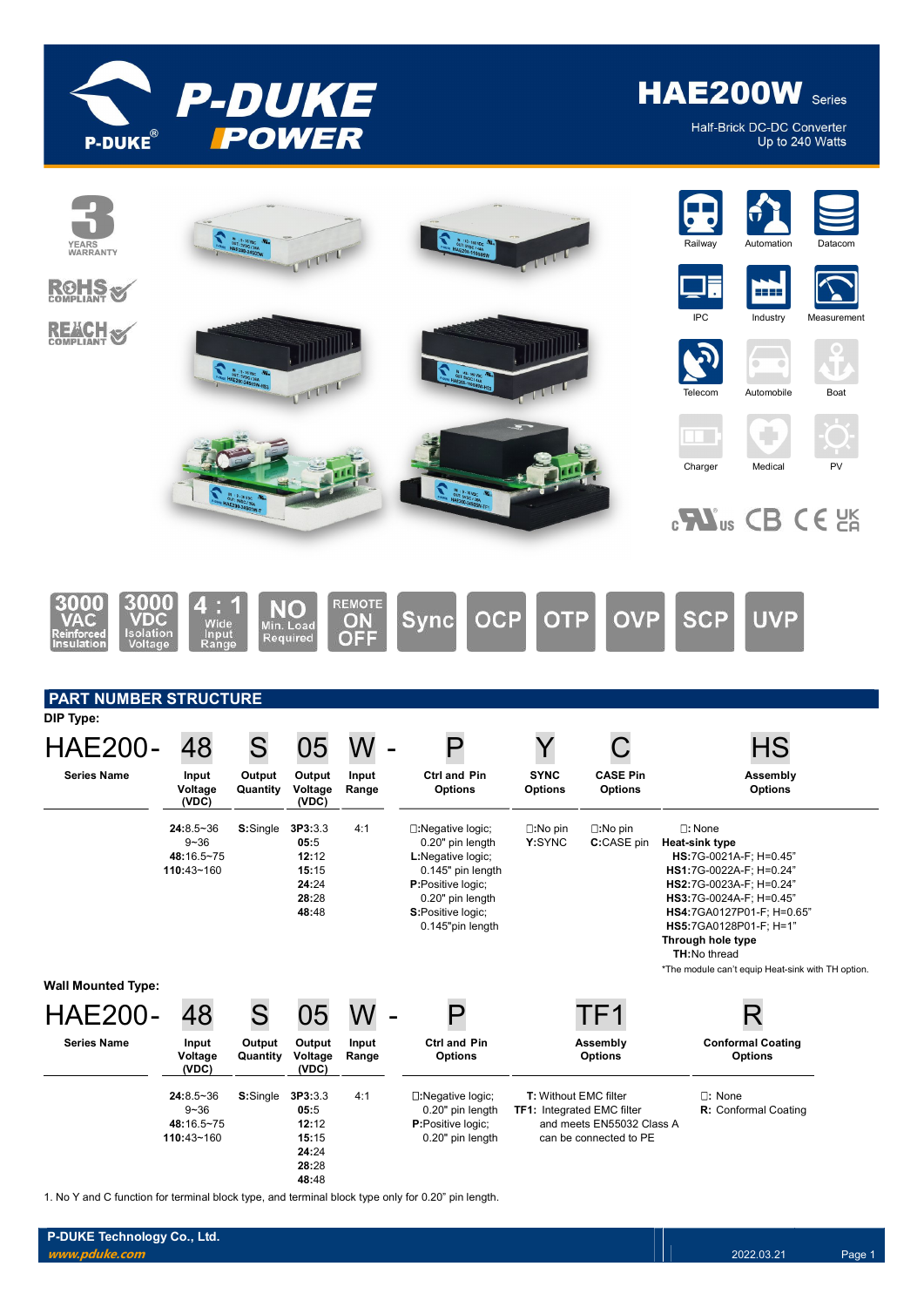

| <b>Model</b><br><b>Number</b> | Input Range    | <b>Output Voltage</b> | <b>Output Current</b><br>@Full Load | <b>Input Current</b><br>@No Load | Efficiency | Maximum<br><b>Capacitor Load</b> |
|-------------------------------|----------------|-----------------------|-------------------------------------|----------------------------------|------------|----------------------------------|
|                               | <b>VDC</b>     | <b>VDC</b>            | A                                   | mA                               | $\%$       | μF.                              |
| HAE200-24S3P3W                | $9 - 36$       | 3.3                   | 50                                  | 25                               | 87         | 151000                           |
| HAE200-24S05W                 | $9 - 36$       | 5                     | 36                                  | 30                               | 90         | 72000                            |
| HAE200-24S12W                 | $8.5 \sim 36$  | 12                    | 15                                  | 30                               | 89         | 12500                            |
| HAE200-24S15W                 | $8.5 \sim 36$  | 15                    | 12                                  | 30                               | 90         | 8000                             |
| HAE200-24S24W                 | $8.5 - 36$     | 24                    | 7.5                                 | 35                               | 90         | 3100                             |
| HAE200-24S28W                 | $8.5 \sim 36$  | 28                    | 6.5                                 | 40                               | 90         | 2300                             |
| HAE200-24S48W                 | $8.5 - 36$     | 48                    | 3.7                                 | 45                               | 89         | 770                              |
| HAE200-48S3P3W                | $16.5 - 75$    | 3.3                   | 50                                  | 20                               | 88         | 151000                           |
| HAE200-48S05W                 | $16.5 - 75$    | 5                     | 40                                  | 20                               | 91         | 80000                            |
| HAE200-48S12W                 | $16.5 \sim 75$ | 12                    | 18                                  | 20                               | 90         | 15000                            |
| HAE200-48S15W                 | $16.5 \sim 75$ | 15                    | 14                                  | 20                               | 91         | 9300                             |
| HAE200-48S24W                 | $16.5 \sim 75$ | 24                    | 9                                   | 20                               | 90         | 3700                             |
| HAE200-48S28W                 | $16.5 \sim 75$ | 28                    | 7.5                                 | 25                               | 91         | 2600                             |
| HAE200-48S48W                 | $16.5 \sim 75$ | 48                    | 4.5                                 | 25                               | 90         | 930                              |
| HAE200-110S3P3W               | $43 \sim 160$  | 3.3                   | 57                                  | 10                               | 87         | 172000                           |
| HAE200-110S05W                | $43 \sim 160$  | 5                     | 44                                  | 10                               | 89         | 88000                            |
| HAE200-110S12W                | $43 - 160$     | 12                    | 20                                  | 10                               | 89         | 16600                            |
| HAE200-110S15W                | $43 \sim 160$  | 15                    | 16                                  | 10                               | 90         | 10600                            |
| HAE200-110S24W                | $43 - 160$     | 24                    | 10                                  | 10                               | 89         | 4100                             |
| HAE200-110S28W                | $43 \sim 160$  | 28                    | 8.5                                 | 15                               | 90         | 3000                             |
| HAE200-110S48W                | $43 - 160$     | 48                    | 5                                   | 15                               | 89         | 1000                             |

## TECHNICAL SPECIFICATION All specifications are typical at nominal input, full load and 25℃ unless otherwise noted

| <b>INPUT SPECIFICATIONS</b>   |                         |                           |             |        |                           |         |             |
|-------------------------------|-------------------------|---------------------------|-------------|--------|---------------------------|---------|-------------|
| <b>Parameter</b>              |                         | <b>Conditions</b>         |             | Min.   | Typ.                      | Max.    | <b>Unit</b> |
| Operating input voltage range |                         | 24Vin(nom)                | 3.3 & 5Vout | 9      | 24                        | 36      |             |
|                               |                         |                           | Others      | 8.5    | 24                        | 36      | <b>VDC</b>  |
|                               |                         | 48Vin(nom)                |             | 16.5   | 48                        | 75      |             |
|                               |                         | 110Vin(nom)               |             | 43     | 110                       | 160     |             |
| Start up voltage              |                         | 24Vin(nom)                |             |        |                           | 9       |             |
|                               |                         | 48Vin(nom)                |             |        |                           | 18      | <b>VDC</b>  |
|                               |                         | 110Vin(nom)               |             |        |                           | 43      |             |
| Shutdown voltage              |                         | 24Vin(nom)                |             | 7.3    | 7.7                       | 8.1     |             |
|                               |                         | 48Vin(nom)                |             | 15.5   | 16                        | 16.3    | <b>VDC</b>  |
|                               |                         | 110Vin(nom)               |             | 33.0   | 34.5                      | 36.0    |             |
| Start up time                 | Constant resistive load | Power up                  |             |        | 75                        |         | ms          |
|                               |                         | Remote ON/OFF             |             |        | 75                        |         |             |
| Input surge voltage           | 1 second, max.          | 24Vin(nom)                |             |        |                           | 50      |             |
|                               |                         | 48Vin(nom)                |             |        |                           | 100     | <b>VDC</b>  |
|                               |                         | 110Vin(nom)               |             |        |                           | 185     |             |
| Input filter (1)              |                         |                           |             |        |                           | Pi type |             |
| Remote ON/OFF                 | Referred to -Vin pin    | Negative logic            | DC-DC ON    |        | Short or $0 \sim 1.2$ VDC |         |             |
|                               |                         | (Standard)                | DC-DC OFF   |        | Open or $3 \sim 12$ VDC   |         |             |
|                               |                         | Positive logic            | DC-DC ON    |        | Open or $3 \sim 12$ VDC   |         |             |
|                               |                         | (Option)                  | DC-DC OFF   |        | Short or $0 \sim 1.2$ VDC |         |             |
|                               |                         | Input current of Ctrl pin |             | $-0.5$ |                           |         | mA          |
|                               |                         | Remote off input current  |             |        | 3                         |         | mA          |
| Sync pin signal               |                         |                           |             | $-0.3$ |                           | 5.6     | <b>VDC</b>  |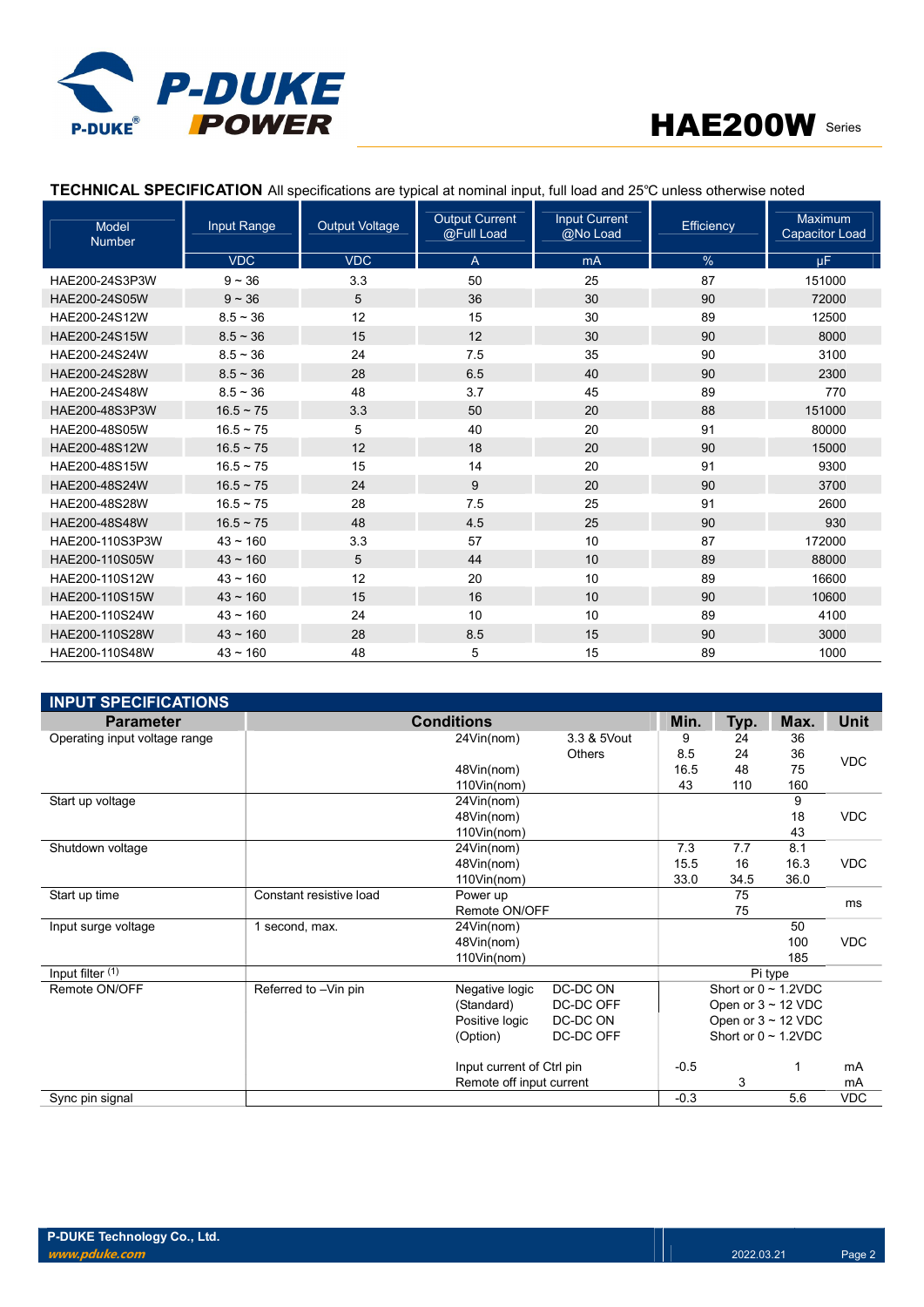

| <b>OUTPUT SPECIFICATIONS</b>     |                                                                      |                |         |      |                                 |               |
|----------------------------------|----------------------------------------------------------------------|----------------|---------|------|---------------------------------|---------------|
| <b>Parameter</b>                 | <b>Conditions</b>                                                    |                | Min.    | Typ. | Max.                            | Unit          |
| Voltage accuracy                 |                                                                      |                | $-1.0$  |      | $+1.0$                          | $\%$          |
| Line regulation                  | Low Line to High Line at Full Load                                   |                | $-0.1$  |      | $+0.1$                          | $\frac{0}{0}$ |
| Load regulation                  | No Load to Full Load                                                 |                | $-0.1$  |      | $+0.1$                          | $\frac{0}{0}$ |
| Voltage adjustability            | Maximum output deviation is inclusive of remote sense                |                | $-20$   |      | $+10$                           | $\%$          |
| Remote sense                     | % of Vout(nom)                                                       |                |         |      |                                 |               |
|                                  | If remote sense is not being used. Sense pins should be connected to |                |         |      | 10                              | %             |
|                                  | corresponding polarity OUTPUT pins.                                  |                |         |      |                                 |               |
| Ripple and noise                 | Measured by 20MHz bandwidth                                          |                |         |      |                                 |               |
|                                  | With a 1µF/25V X7R MLCC and a 22µF/25V POS-CAP                       | 3.3Vout. 5Vout |         | 75   |                                 |               |
|                                  | With a 1µF/25V X7R MLCC and a 22µF/25V POS-CAP                       | 12Vout, 15Vout |         | 100  |                                 | mVp-p         |
|                                  | With a 4.7µF/50V X7R MLCC                                            | 24Vout, 28Vout |         | 200  |                                 |               |
|                                  | With a 2.2µF/100V X7R MLCC                                           | 48Vout         |         | 300  |                                 |               |
| Temperature coefficient          |                                                                      |                | $-0.02$ |      | $+0.02$                         | $\%$ /°C      |
| Transient response recovery time | 25% load step change                                                 |                |         | 200  | 250                             | $\mu s$       |
| Over voltage protection          | % of Vout(nom); Hiccup mode                                          |                | 115     |      | 130                             | $\%$          |
| Over load protection             | % of lout rated; Hiccup mode                                         |                | 120     |      | 150                             | $\frac{0}{0}$ |
| Short circuit protection         |                                                                      |                |         |      | Continuous, automatics recovery |               |

| <b>GENERAL SPECIFICATIONS</b> |                                  |                    |                           |      |      |                                       |                         |
|-------------------------------|----------------------------------|--------------------|---------------------------|------|------|---------------------------------------|-------------------------|
| <b>Parameter</b>              |                                  | <b>Conditions</b>  |                           | Min. | Typ. | Max.                                  | Unit                    |
| Isolation voltage             | 1 minute (Reinforced insulation) | $110$ Vin(nom)     | Input to Output           | 3000 |      |                                       | <b>VAC</b>              |
|                               |                                  |                    | Input (Output) to Case    | 1500 |      |                                       |                         |
|                               | 1 minute                         | <b>Others</b>      | Input to Output           | 3000 |      |                                       | <b>VDC</b>              |
|                               |                                  |                    | Input (Output) to Case    | 1600 |      |                                       |                         |
| Isolation resistance          | 500VDC                           |                    |                           |      |      |                                       | $G\Omega$               |
| Isolation capacitance         |                                  |                    |                           |      |      | 2500                                  | рF                      |
| Switching frequency           |                                  |                    |                           | 225  | 250  | 275                                   | kHz                     |
| Safety approvals              | IEC/ EN/ UL62368-1               |                    |                           |      |      | UL:E193009                            |                         |
|                               |                                  |                    |                           |      |      | CB:UL(Demko)                          |                         |
|                               |                                  |                    |                           |      |      |                                       |                         |
| Standard approvals            | EN50155                          |                    |                           |      |      |                                       |                         |
|                               | EN45545-2                        |                    |                           |      |      |                                       |                         |
| Case material                 |                                  |                    | 24Vin(nom) and 48Vin(nom) |      |      |                                       | Metal                   |
|                               |                                  | $110$ Vin(nom)     |                           |      |      | Aluminum base-plate with plastic case |                         |
| Base material                 |                                  |                    | 24Vin(nom) and 48Vin(nom) |      |      |                                       | FR4 PCB                 |
| Potting material              |                                  |                    |                           |      |      | Silicone (UL94 V-0)                   |                         |
| Weight                        |                                  | Module stand alone |                           |      |      |                                       | 105g (3.70oz)           |
|                               |                                  | $HAE200-TTSTW - T$ |                           |      |      |                                       | 235g (8.29oz)           |
|                               |                                  | $HAE200-TSTW -TF1$ |                           |      |      |                                       | 287g (10.12oz)          |
| <b>MTBF</b>                   | MIL-HDBK-217F, Full load         |                    |                           |      |      |                                       | $2.961 \times 10^5$ hrs |

| <b>ENVIRONMENTAL SPECIFICATIONS</b> |                                   |       |      |                       |              |
|-------------------------------------|-----------------------------------|-------|------|-----------------------|--------------|
| <b>Parameter</b>                    | <b>Conditions</b>                 | Min.  | Typ. | Max.                  | Unit         |
| Operating case temperature          | Base-plate                        | $-40$ |      | $+115$                | °C           |
| Maximum case temperature            |                                   |       |      | 115                   | $^{\circ}$ C |
| Over temperature protection         |                                   |       | 120  |                       | °C           |
| Storage temperature range           | Terminal block type               | $-40$ |      | $+105$                | °C           |
|                                     | <b>Others</b>                     | $-55$ |      | $+125$                |              |
| Thermal impedance                   | Module without assembly option    |       | 6.1  |                       |              |
|                                     | Only mount on the iron base-plate |       | 2.8  |                       |              |
|                                     | Heat-sink type with 0.24" Height  |       | 5.1  |                       | °C/W         |
|                                     | Heat-sink type with 0.45" Height  |       | 4.6  |                       |              |
|                                     | Heat-sink type with 0.65" Height  |       | 3.2  |                       |              |
|                                     | Heat-sink type with 1" Height     |       | 2.5  |                       |              |
| Thermal shock                       |                                   |       |      |                       | MIL-STD-810F |
| Shock                               |                                   |       |      | EN61373, MIL-STD-810F |              |
| Vibration                           |                                   |       |      | EN61373, MIL-STD-810F |              |
| Relative humidity                   |                                   |       |      |                       | 5% to 95% RH |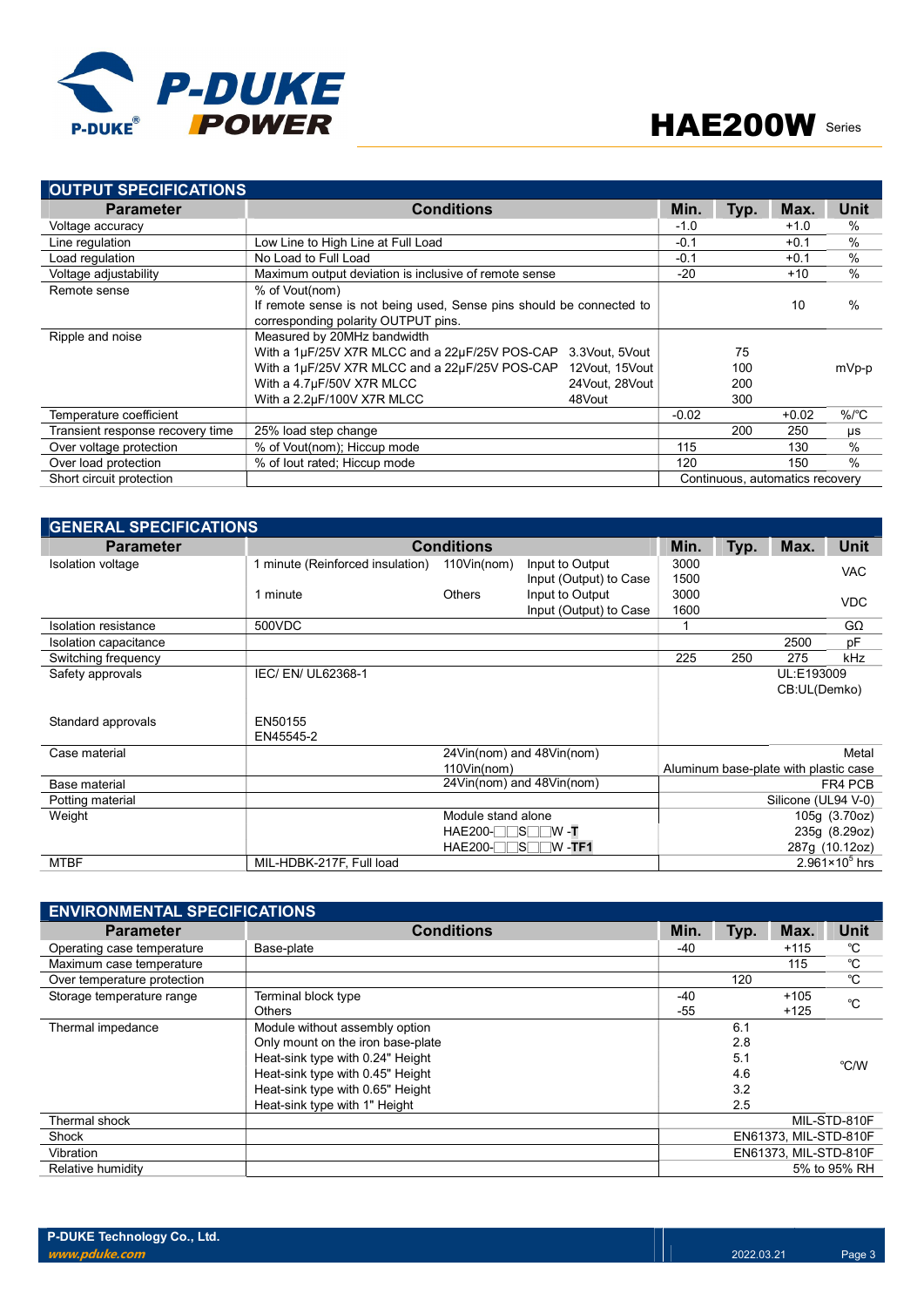



| <b>EMC SPECIFICATIONS</b>      |                             |                                                                           |                  |
|--------------------------------|-----------------------------|---------------------------------------------------------------------------|------------------|
| <b>Parameter</b>               |                             | <b>Conditions</b>                                                         | Level            |
| EMI                            | EN55032, EN50121-3-2        | $HAE200-TTST/W-TF1$                                                       | Class A          |
|                                |                             | Other models; with external components                                    | Class A, Class B |
|                                |                             |                                                                           |                  |
|                                |                             | *Connecting four screw bolts to shield plane will help to reduce the EMI. |                  |
| <b>EMS</b>                     | EN55024, EN50121-3-2        |                                                                           |                  |
| <b>ESD</b>                     | EN61000-4-2                 | Air ± 8kV and Contact ± 6kV                                               | Perf. Criteria A |
| Radiated immunity              | EN61000-4-3                 | 20V/m                                                                     | Perf. Criteria A |
| <b>Fast transient</b>          | EN61000-4-4                 | $±$ 2kV                                                                   | Perf. Criteria A |
|                                |                             |                                                                           |                  |
|                                | HAE200-24S∏∏W               | With 2 pcs of aluminum electrolytic capacitor                             |                  |
|                                | $HAE200-48S$                | (Nippon Chemi-con KY series, 220µF/100V)                                  |                  |
|                                |                             |                                                                           |                  |
|                                | HAE200-110S <sub>II</sub> W | With 2 pcs of aluminum electrolytic capacitor                             |                  |
|                                |                             | (Nippon Chemi-con KXJ series, 150µF/200V)                                 |                  |
| Surge                          | EN61000-4-5                 | ±2kV                                                                      | Perf. Criteria A |
|                                |                             |                                                                           |                  |
|                                | HAE200-24S□□W               | With 2 pcs of aluminum electrolytic capacitor                             |                  |
|                                | $HAE200-48S$                | (Nippon Chemi-con KY series, 220µF/100V)                                  |                  |
|                                |                             |                                                                           |                  |
|                                | HAE200-110S∏∏W              | With 2 pcs of aluminum electrolytic capacitor                             |                  |
|                                |                             | (Nippon Chemi-con KXJ series, 150µF/200V)                                 |                  |
| Conducted immunity             | EN61000-4-6                 | $10Vr$ m.s.                                                               | Perf. Criteria A |
| Power frequency magnetic field | EN61000-4-8                 | 100A/m continuous; 1000A/m 1 second                                       | Perf. Criteria A |

### Note:

1. Input source impedance: The power module will operate as specifications without external components, assuming that the source voltage has a very low impedance and reasonable input voltage regulation. Highly inductive source impedances can affect the stability of the power module. Since real-world voltage source has finite impedance, performance can be improved by adding external filter capacitor. The HAE200-24S□□W and HAE200-48S□□W recommended Nippon Chemi-con KY series, 100µF/100V. The HAE200-110S□□W recommended Ruby-con BXF series, 68µF/200V. With 2 pos of aluminum electrolytic capacitor<br>
(Nippon Chemi-con KXJ series, 150µF/200V)<br>
10Vr.m.s<br>
100A/m continuous; 1000A/m 1 second<br>
Perf. Criteria A<br>
Perf. Criteria A<br>
Perf. Criteria A<br>
Perf. Criteria A<br>
Perf. Criter

CAUTION: This power module is not internally fused. An input line fuse must always be used.

## CHARACTERISTIC CURVE



HAE200-48S05W Derating Curve with Heat-sink (See Thermal Considerations)



HAE200-48S05W Efficiency vs. Input Voltage



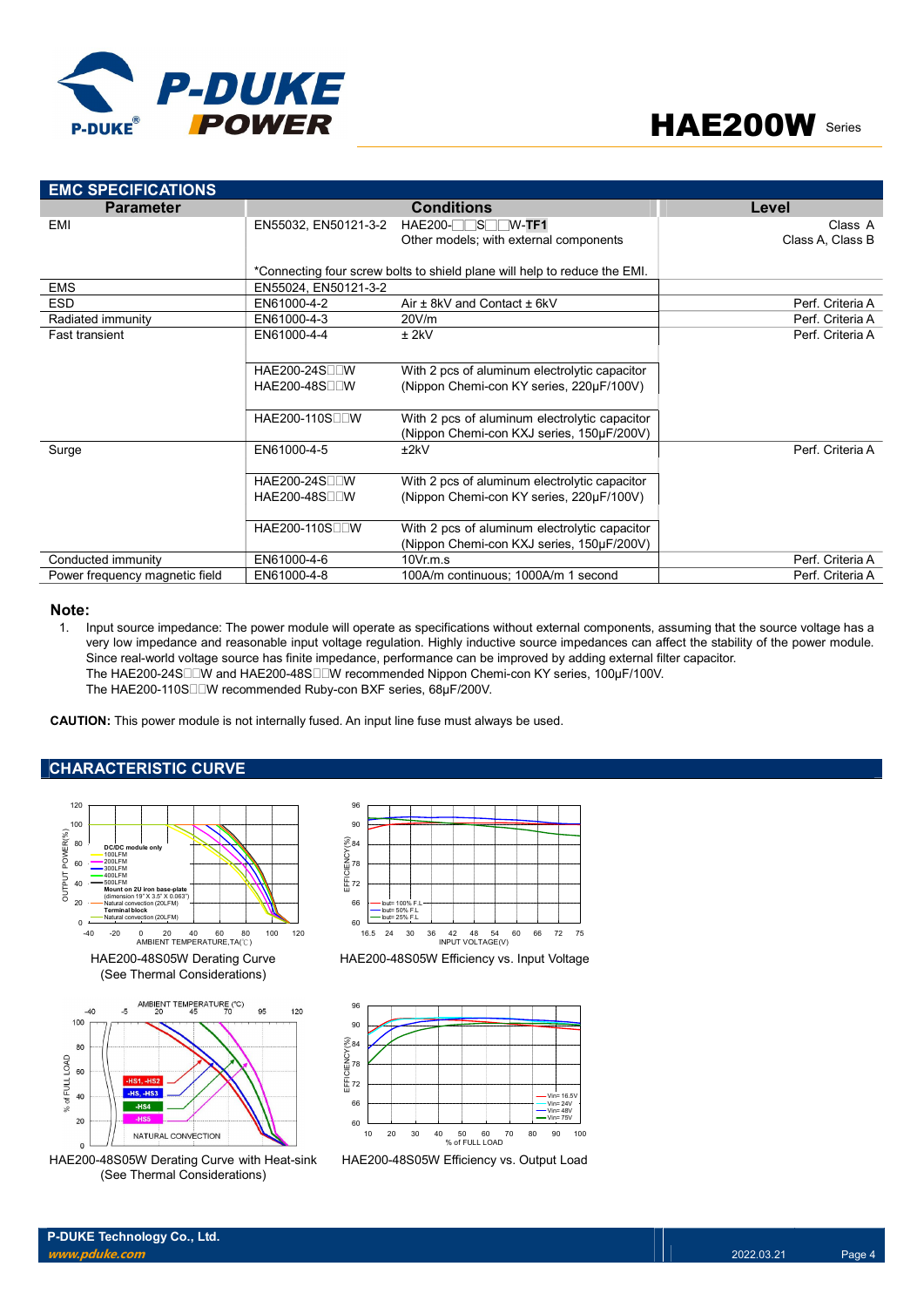

## FUSE CONSIDERATION

This power module is not internally fused. An input line fuse must always be used.

This encapsulated power module can be used in a wide variety of applications, ranging from simple stand-alone operation to an integrated part of sophisticated power architecture.

To maximum flexibility, internal fusing is not included; however, to achieve maximum safety and system protection, always use an input line fuse. The input line fuse suggest as below:

| Model                  | <b>Fuse Rating</b><br>(A' | <b>Fuse Type</b> |
|------------------------|---------------------------|------------------|
| <b>HAE200-24S</b><br>W | 32                        | Fast-Acting      |
| <b>HAE200-48S</b><br>W | 20                        | Fast-Acting      |
| HAE200-110S            |                           | Fast-Acting      |

The table based on the information provided in this data sheet on inrush energy and maximum DC input current at low Vin.

## MECHANICAL DRAWING

## HAE200-24S□□W, HAE200-48S□□W



BOTTOM VIEW

■ The screw locked torque: MAX 5.0kgf-cm/0.49N-m

### HAE200-110S□□W



**BOTTOM VIEW** 

■ The screw locked torque: MAX 3.5kgf-cm/0.34N-m

#### PIN CONNECTION

| PIN            | <b>DEFINE</b> | <b>DIAMETER</b> |
|----------------|---------------|-----------------|
| 1              | -Vin          | $0.04$ Inch     |
| $\overline{2}$ | Case (option) | $0.04$ Inch     |
| 3              | Ctrl          | $0.04$ Inch     |
| 4              | $+V$ in       | $0.04$ Inch     |
| 5              | -Vout         | $0.08$ Inch     |
| 6              | -Sense        | $0.04$ Inch     |
| 7              | Trim          | $0.04$ Inch     |
| 8              | +Sense        | 0.04 Inch       |
| 9              | +Vout         | $0.08$ Inch     |
| 10             | Sync (option) | 0.04 Inch       |

1. All dimensions in inch [mm]

2. Tolerance :x.xx±0.02 [x.x±0.5]

x.xxx±0.01 [x.xx±0.25]

3. Pin dimension tolerance ±0.004[0.10]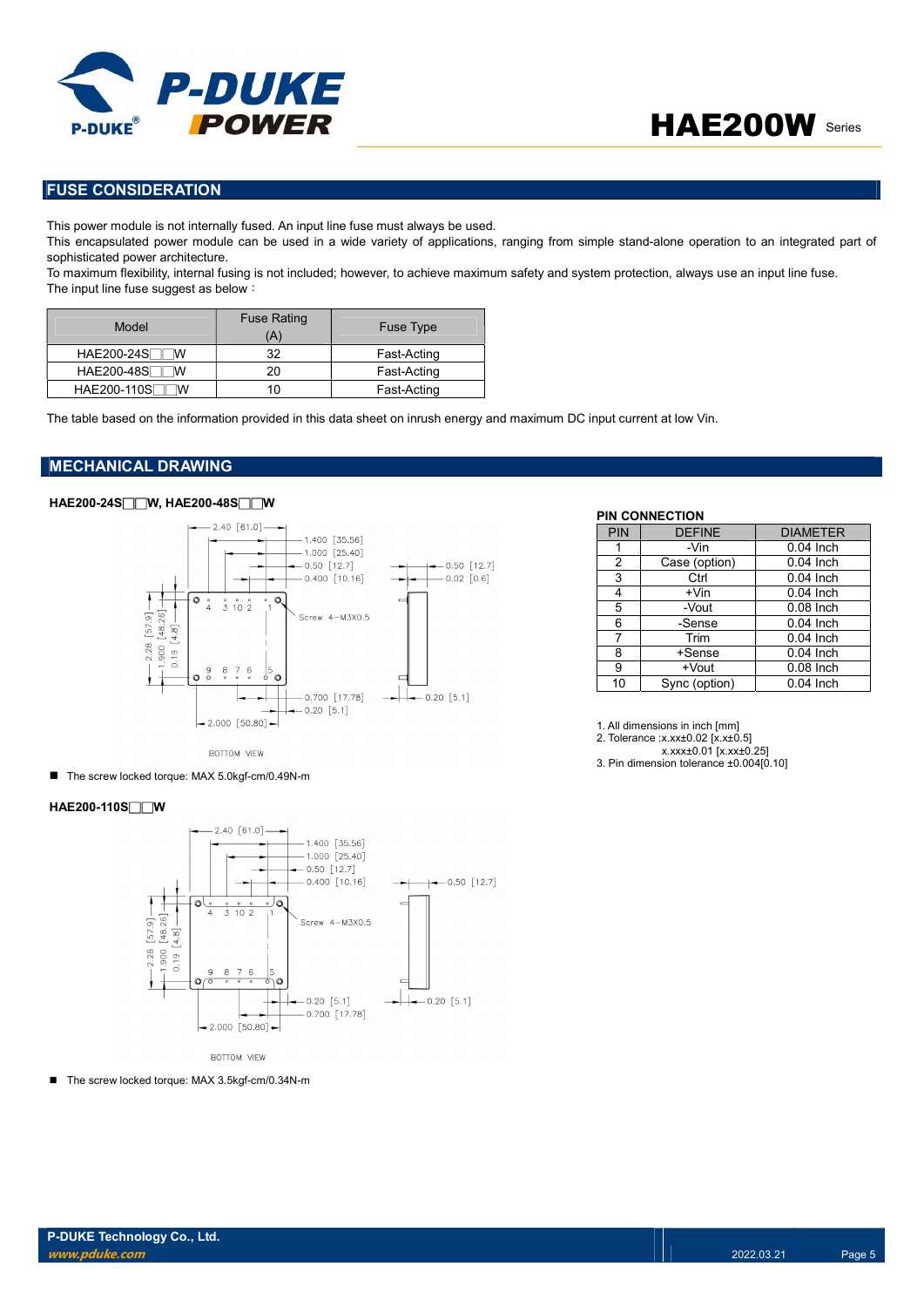



## TERMINAL BLOCK TYPE OPTION

### HAE200-□□S□□W -T



#### HAE200-**□□S□□W** -TF1



#### TERMINAL CONNECTION

| NO. | <b>DEFINE</b> |
|-----|---------------|
|     | -Vin          |
| 2   | <b>NC</b>     |
| 3   | Ctrl          |
|     | $+V$ in       |
| 5   | -Vout         |
| 6   | -Sense        |
|     | Trim          |
| ጸ   | +Sense        |
| С   | +Vout         |

1. All dimensions in inch [mm]

2. Tolerance :x.xx±0.02 [x.x±0.5]

x.xxx±0.01 [x.xx±0.25] 3. Screw 1 locked torque:

MAX 11.2kgf-cm/ 1.10N-m

4. Screw 2 locked torque:

MAX 5.2kgf-cm/ 0.51N-m

5. Screw 3 locked torque: MAX 16.8kgf-cm/ 1.65N-m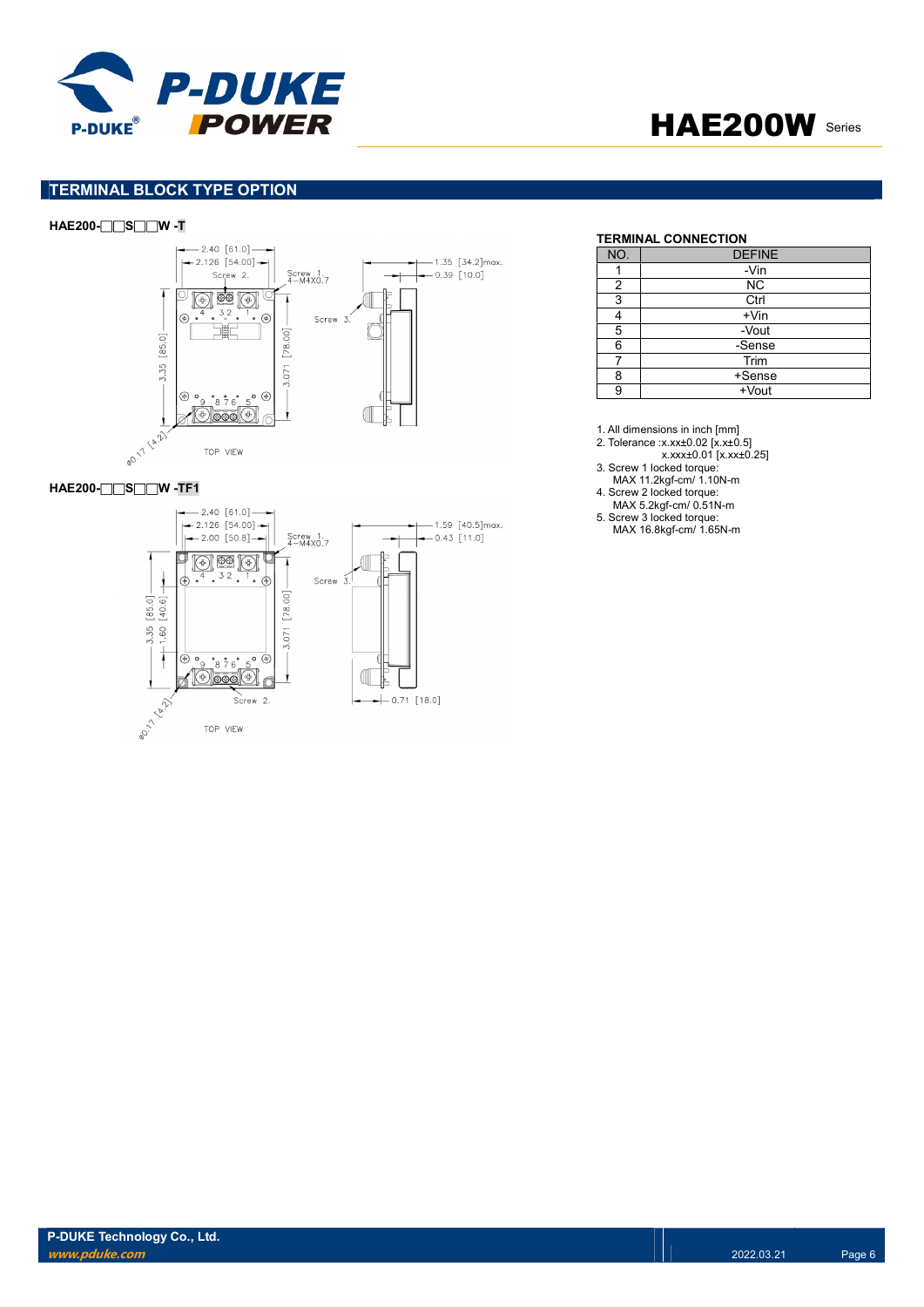

### RECOMMENDED PAD LAYOUT



All dimensions in inch[mm] Pad size(lead free recommended) Through hole 1,2,3,4,6,7,8,10: Φ0.051[1.30] Through hole 5,9: Φ0.091[2.30] Through hole of mounting: Φ0.126[3.20] Top view pad 1,2,3,4,6,7,8,10: Φ0.064[1.63] Top view pad 5,9: Φ0.113[2.88] Top view pad of mounting: Φ0.157[4.00] Bottom view pad 1,2,3,4,6,7,8,10: Φ0.102[2.60] Bottom view pad 5,9: Φ0.181[4.60] Bottom view pad of mounting: Φ0.252[6.40]

### THERMAL CONSIDERATIONS

The power module operates in a variety of thermal environments.

However, sufficient cooling should be provided to help ensure reliable operation of the unit.

Heat is removed by conduction, convection, and radiation to the surrounding environment.

Proper cooling can be verified by measuring the point as the figure below.

The temperature at this location should not exceed "Maximum case temperature".

When operating, adequate cooling must be provided to maintain the test point temperature at or below "Maximum case temperature". You can limit this temperature to a lower value for extremely high reliability.

- Thermal test condition with vertical direction by natural convection (20LFM).
- The iron base-plate dimension is 19" X 3.5" X 0.063" (The height is EIA standard 2U).
- The heat-sink is optional and P/N: 7G-0021A-F, 7G-0022A-F, 7G-0023A-F, 7G-0024A-F, 7GA0127P01-F, 7GA0128P01-F.



BASE PLATE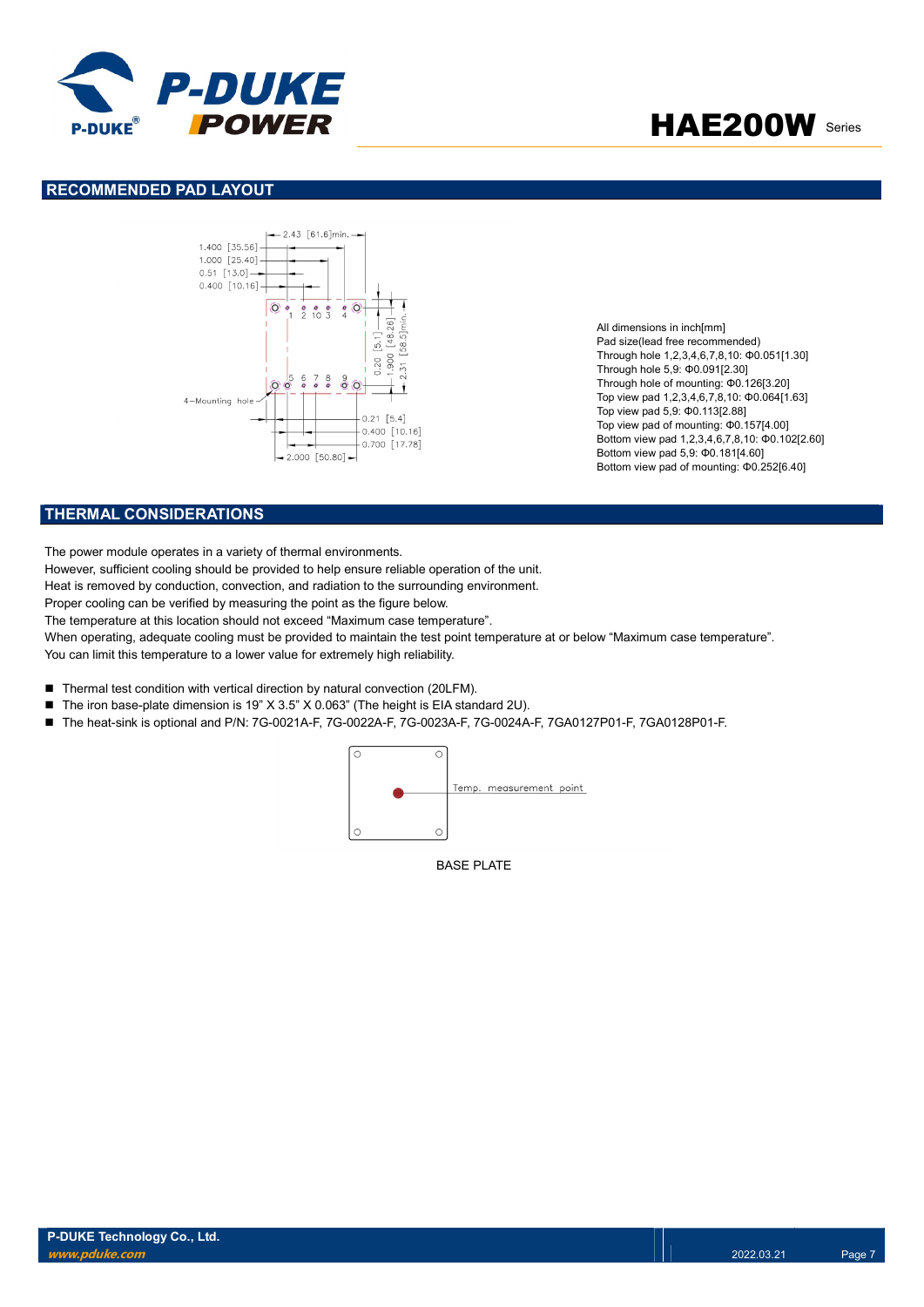



## HEAT-SINK TYPE OPTIONS

7G-0021A-F 7G-0022A-F





HAE200- $\Box$  SOOW-HS2



 $-2.40 [61.0] \rightarrow$ <br> $\leftarrow$  2.00 [50.8]  $\rightarrow$ க  $\overline{\bigcirc}$  $\overline{1}$  $-1.90 [48.3] \overline{\circ}$  $\overline{\circ}$ 



SIDE VIEW

# HAE200-□□S□□W -HS4<br>7GA0127P01-F HAE200-□□S□□W -HS5

| $-2.40 [61.0]$<br>$-2.00$ [50.8] - |               |
|------------------------------------|---------------|
|                                    | $\frac{8}{3}$ |
|                                    | 28<br>8       |

 $-1.19$  [30.2] max.  $-0.65$  [16.5]

SIDE VIEW

HAE200-□□S□□W -HS HAE200-□□S□□W -HS1





SIDE VIEW

HAE200-□□S□□W -HS2<br>7G-0023A-F<br>7G-0023A-F 7G-0023A-F 7G-0024A-F





SIDE VIEW

# 7GA0128P01-F

| $-2.40 [61.0]$<br>$-2.00$ [50.8] |             |
|----------------------------------|-------------|
|                                  | M           |
|                                  | 48.         |
|                                  | 28<br>$-90$ |
|                                  |             |



SIDE VIEW

1. All dimensions in inch [mm]

2. Tolerance :x.xx±0.02 [x.x±0.5]

x.xxx±0.01 [x.xx±0.25]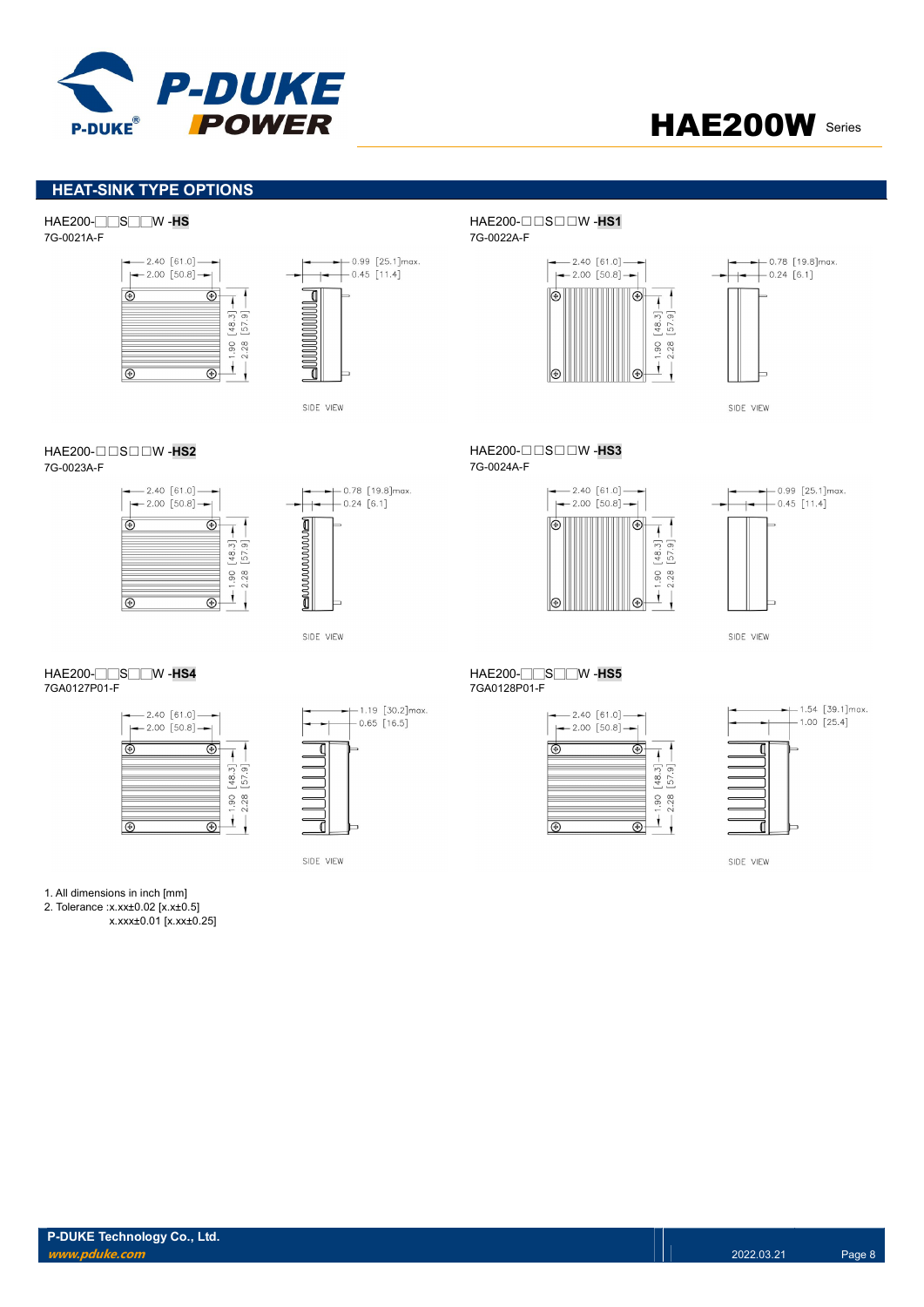

## OUTPUT VOLTAGE ADJUSTMENT

Output voltage is adjustable for 10% trim up or -20% trim down of nominal output voltage by connecting an external resistor between the Trim pin and either the +Sense or -Sense pins.

With an external resistor between the Trim and -Sense pin, the output voltage set point decreases. With an external resistor between the Trim and +Sense pin, the output voltage set point increases.

Maximum output deviation is +10% inclusive of remote sense.

The external Trim resistor needs to be at least 1/8W of rated power.

### Trim Up Equation

 $\overline{\phantom{a}}$ 

$$
R_U = \left(\frac{V_{OUT}(100 + \Delta\%)}{1.225\Delta\%} - \frac{100 + 2\Delta\%}{\Delta\%}\right)k\Omega
$$

### ■ Trim Down Equation

$$
R_D=\left(\frac{100}{\Delta\%}-2\right)k\Omega
$$

### EXTERNAL OUTPUT TRIMMING

 $+$ Sense  $\stackrel{8}{\bullet}$ 

Trim  $64$ 

Output can be externally trimmed by using the method shown below. Trim-up

| $\triangle$ V | (% )        | $\mathbf{1}$         | $\overline{2}$ | 3        | $\overline{4}$ | 5       | 6       | $\overline{7}$ | 8       | 9       |
|---------------|-------------|----------------------|----------------|----------|----------------|---------|---------|----------------|---------|---------|
|               |             |                      |                |          |                |         |         |                |         |         |
| Vout          | (V)         | 3.333                | 3.366          | 3.399    | 3.432          | 3.465   | 3.498   | 3.531          | 3.564   | 3.597   |
| <b>RU</b>     | $(k\Omega)$ | 170.082              | 85.388         | 57.156   | 43.041         | 34.571  | 28.925  | 24.892         | 21.867  | 19.515  |
| $\Box$ SO5W   |             |                      |                |          |                |         |         |                |         |         |
| $\triangle$ V | (% )        | $\mathbf{1}$         | $\overline{2}$ | 3        | $\overline{4}$ | 5       | 6       | $\overline{7}$ | 8       | 9       |
| Vout          | (V)         | 5.05                 | 5.10           | 5.15     | 5.20           | 5.25    | 5.30    | 5.35           | 5.40    | 5.45    |
| RU            | $(k\Omega)$ | 310.245              | 156.163        | 104.803  | 79.122         | 63.714  | 53.442  | 46.105         | 40.602  | 36.322  |
| $\Box$ S12W   |             |                      |                |          |                |         |         |                |         |         |
| $\triangle$ V | (% )        | $\mathbf{1}$         | $\overline{2}$ | 3        | $\overline{4}$ | 5       | 6       | $\overline{7}$ | 8       | 9       |
| Vout          | (V)         | 12.12                | 12.24          | 12.36    | 12.48          | 12.60   | 12.72   | 12.84          | 12.96   | 13.08   |
| <b>RU</b>     | $(k\Omega)$ | 887.388              | 447.592        | 300.993  | 227.694        | 183.714 | 154.395 | 133.452        | 117.745 | 105.528 |
| $\Box$ S15W   |             |                      |                |          |                |         |         |                |         |         |
| $\triangle$ V | (% )        | $\mathbf{1}$         | $\overline{2}$ | 3        | $\overline{4}$ | 5       | 6       | $\overline{7}$ | 8       | 9       |
| Vout          | (V)         | 15.15                | 15.30          | 15.45    | 15.60          | 15.75   | 15.90   | 16.05          | 16.20   | 16.35   |
| <b>RU</b>     |             | $(k\Omega)$ 1134.735 | 572.490        | 385.075  | 291.367        | 235.143 | 197.660 | 170.886        | 150.806 | 135.188 |
| $\Box$ S24W   |             |                      |                |          |                |         |         |                |         |         |
| $\triangle$ V | (%)         | $\mathbf{1}$         | $\overline{2}$ | 3        | $\overline{4}$ | 5       | 6       | $\overline{7}$ | 8       | 9       |
| Vout          | (V)         | 24.24                | 24.48          | 24.72    | 24.96          | 25.20   | 25.44   | 25.68          | 25.92   | 26.16   |
| RU            | $(k\Omega)$ | 1876.776             | 947.184        | 637.320  | 482.388        | 389.429 | 327.456 | 283.190        | 249.990 | 224.168 |
| □□S28W        |             |                      |                |          |                |         |         |                |         |         |
| $\triangle$ V | (%)         | $\mathbf{1}$         | $\overline{2}$ | 3        | 4              | 5       | 6       | $\overline{7}$ | 8       | 9       |
| Vout          | (V)         | 28.28                | 28.56          | 28.84    | 29.12          | 29.40   | 29.68   | 29.96          | 30.24   | 30.52   |
| <b>RU</b>     | $(k\Omega)$ | 2206.571             | 1113.714       | 749.429  | 567.286        | 458.000 | 385.143 | 333.102        | 294.071 | 263.714 |
| $\Box$ S48W   |             |                      |                |          |                |         |         |                |         |         |
| $\triangle$ V | (% )        | $\mathbf{1}$         | $\overline{2}$ | 3        | $\overline{4}$ | 5       | 6       | $\overline{7}$ | 8       | 9       |
| Vout          | (V)         | 48.48                | 48.96          | 49.44    | 49.92          | 50.40   | 50.88   | 51.36          | 51.84   | 52.32   |
|               |             | 3855.551             | 1946.367       | 1309.973 | 991.776        | 800.857 | 673.578 | 582.665        | 514.480 | 461.447 |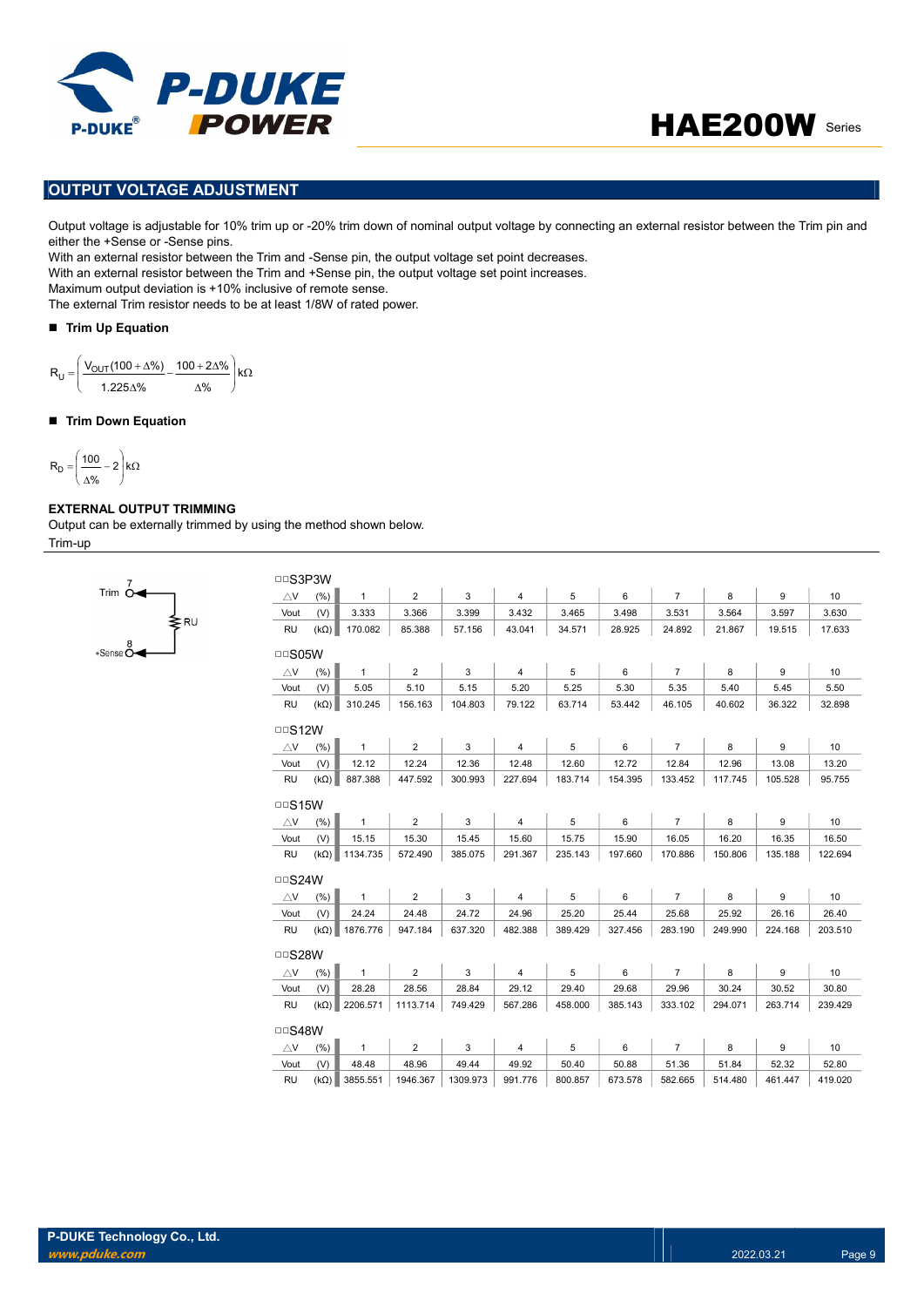



## OUTPUT VOLTAGE ADJUSTMENT(CONTINUED)

### Trim-down